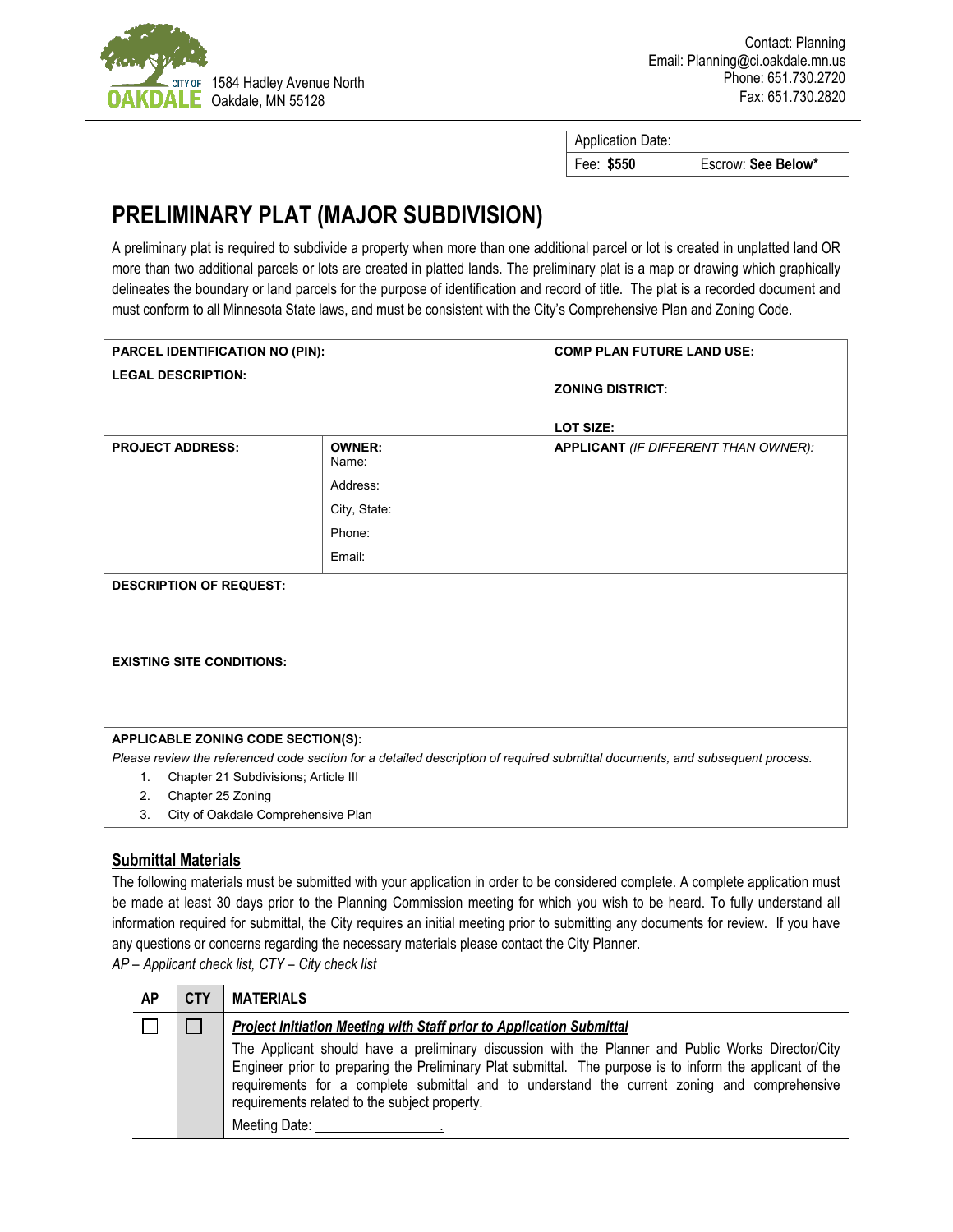| <b>ANALYSIS EXHIBIT:</b> Existing Site Conditions<br>(All plans shall be at a scale not smaller than 1" = 100') |                          |                                                                                                                                                                        |  |
|-----------------------------------------------------------------------------------------------------------------|--------------------------|------------------------------------------------------------------------------------------------------------------------------------------------------------------------|--|
|                                                                                                                 |                          | A scalable existing conditions analysis, prepared by and certified by a registered land surveyor, including                                                            |  |
|                                                                                                                 |                          | 150-feet of the abutting properties of record, should include the following:<br>Topographic Map, contour interval of 2' or less, north arrow, and date of survey       |  |
|                                                                                                                 |                          | Location and extent of tree cover including identification of significant trees<br>٠                                                                                   |  |
|                                                                                                                 |                          | Existing easements, including pipelines and power lines<br>٠                                                                                                           |  |
|                                                                                                                 |                          | Slope analysis - contour interval not more than 2'<br>٠                                                                                                                |  |
|                                                                                                                 |                          | Location and extent of wetlands and streams<br>٠                                                                                                                       |  |
|                                                                                                                 |                          | Existing drainage patterns                                                                                                                                             |  |
|                                                                                                                 |                          | Soil conditions as they affect development, including soil borings, soil types, locations and high<br>٠<br>water table elevations                                      |  |
|                                                                                                                 |                          | Significant rock outcroppings<br>٠                                                                                                                                     |  |
|                                                                                                                 |                          | Other relevant information as requested by Planning Commission or City Council<br>٠                                                                                    |  |
|                                                                                                                 |                          | COPIES: 3 (2 Full Size, 1 Reproducible copy at 11" x 17" or 8 1/2" x 11" format)                                                                                       |  |
|                                                                                                                 |                          | <b>SCHEMATIC DRAWINGS: Proposed Land Uses &amp; Staging</b>                                                                                                            |  |
|                                                                                                                 |                          | (All plans shall be at a scale not smaller than 1" = 100')                                                                                                             |  |
|                                                                                                                 | $\overline{\phantom{a}}$ | Proposed development concept, indicating all right-of-way elements, pedestrian and vehicular; all                                                                      |  |
|                                                                                                                 |                          | easements, proposed grading, and proposed landscaping<br>COPIES: 3 (2 Full Size, 1 Reproducible copy at 11" x 17" or 8 1/2" x 11" format)                              |  |
|                                                                                                                 |                          |                                                                                                                                                                        |  |
|                                                                                                                 |                          | <b>PRELIMINARY PLAT:</b> Technical and Construction Level Drawings<br>(All plans shall be at a scale not smaller than 1" = 100')                                       |  |
|                                                                                                                 |                          | Name and address of the owner, developer, site planner, engineer and surveyor                                                                                          |  |
|                                                                                                                 |                          | Legal description, acreage of proposed subdivision, date of preparation and north arrow<br>٠                                                                           |  |
|                                                                                                                 |                          | Proposed construction grading plan and an erosion control plan<br>٠                                                                                                    |  |
|                                                                                                                 |                          | Final grading plan, maximum 2 foot contours<br>٠<br>٠                                                                                                                  |  |
|                                                                                                                 |                          | Existing watermains, storm and sanitary sewer, with invert elevations to a distance of 100'<br>beyond the plat                                                         |  |
|                                                                                                                 |                          | Street and Utilities plans including placement of water, sanitary, and storm sewer                                                                                     |  |
|                                                                                                                 |                          | Lot and block arrangement and numbering system                                                                                                                         |  |
|                                                                                                                 |                          | Subdivision name                                                                                                                                                       |  |
|                                                                                                                 |                          | Boundary of the proposed subdivision with angle and/or bearings and distances that are close<br>٠<br>within a tolerance of one foot in 7,500'                          |  |
|                                                                                                                 |                          | Location of existing streets, property lines, easements, water bodies, streams and other features                                                                      |  |
|                                                                                                                 |                          | within 100' of the boundary of the proposed subdivision                                                                                                                |  |
|                                                                                                                 |                          | As applicable, any existing plat of record, lot and block arrangement of the original plat, and all<br>associated attributes should be shown as dotted or dashed lines |  |
|                                                                                                                 |                          | COPIES: 3 (2 Full Size, 1 Reproducible copy at 11" x 17" or 8 1/2" x 11" format)                                                                                       |  |
|                                                                                                                 |                          | Aerial with overlay of proposed development                                                                                                                            |  |
|                                                                                                                 |                          | Proposed location and quantities of land uses, broken out as percentages of the total project area, as well                                                            |  |
|                                                                                                                 |                          | as in acres. Uses to break out: Residential, Common Open Space, Public Open Space, Streets,<br>Commercial, Industrial Office                                           |  |
|                                                                                                                 |                          |                                                                                                                                                                        |  |
|                                                                                                                 |                          | A staging plan for any project involving more than one construction season                                                                                             |  |